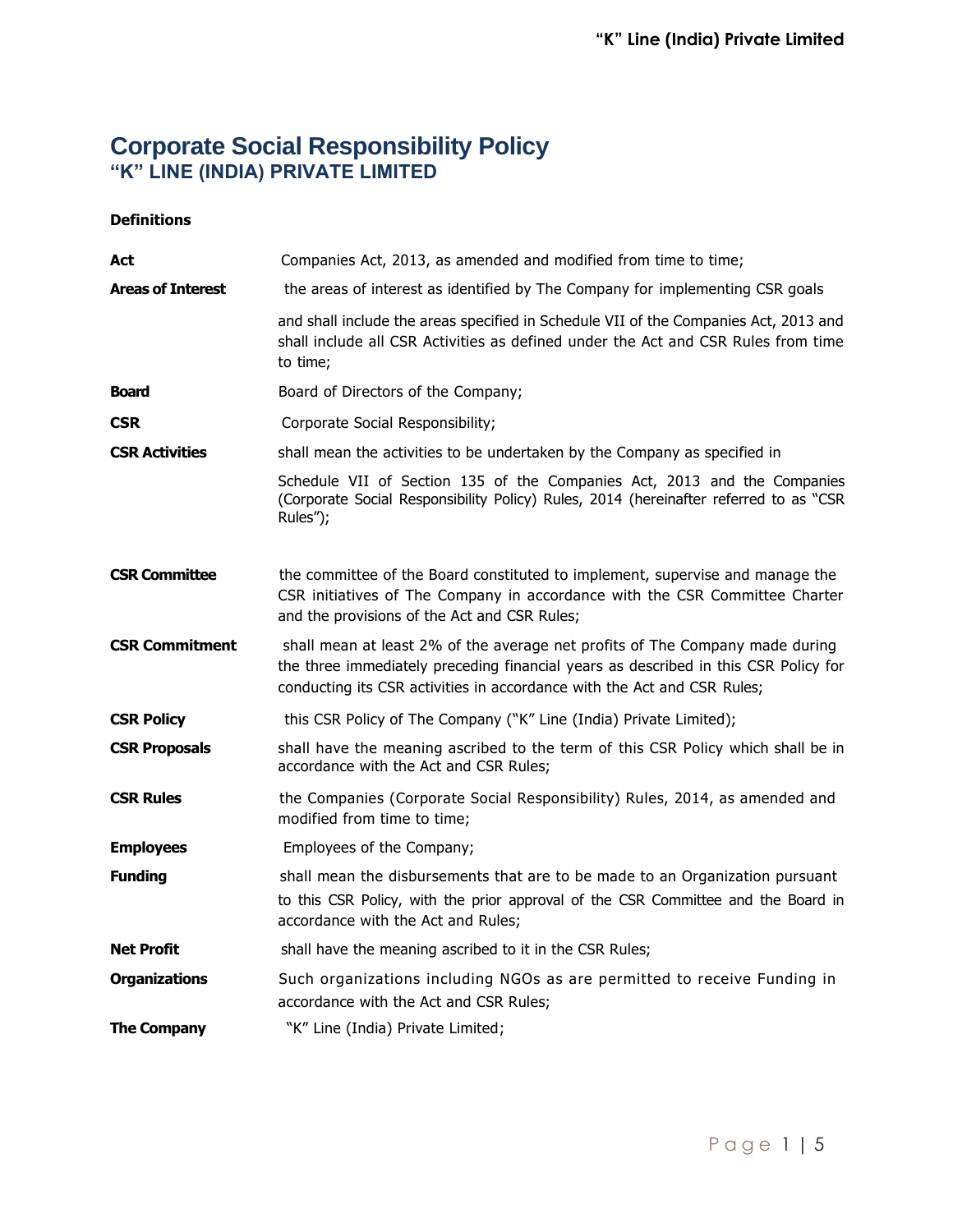# **(A) PURPOSE**

This CSR Policy establishes the scope, CSR goals of The Company and Funding approval process. This CSR Policy shall operate as the corporate responsibility policy of The Company for the purposes of Section 135 of the Act and CSR Rules.

# **(B) AIMS AND OBJECTIVES**

The Company aims to create educated, healthy, sustainable and culturally vibrant communities. The main objective of the CSR policy is to lay down guidelines to ensure that its CSR spend results in a positive contribution to the society.

## (1) **Areas of Interest**:

- (a) Areas of Interest that The Company may undertake under the ambit of CSR are listed below:
	- (i) Eradicating hunger, poverty and malnutrition, promoting health care including preventive health care and sanitation including contribution to the Swachh Bharat Kosh set-up by the Central Government for the promotion of sanitation and making available safe drinking water;
	- (ii) Promoting education, including special education and employment enhancing vocational skills especially among children, women and the differently abled and livelihood enhancement projects;
	- (iii) Promoting gender equality, empowering women, setting up homes and hostels for women and orphans; day care centers and such other facilities and measures for reducing inequalities faced by socially and economically backward groups;
	- (iv) ensuring environmental sustainability, ecological balance, protection of flora and fauna, animal welfare, agroforestry, conservation of natural resources and maintaining quality of soil, air and water including contribution to the Clean Ganga Fund set-up by the Central Government for rejuvenation of river Ganga.
	- (v) protection of national heritage, art and culture including restoration of buildings and sites of historical importance and works of art; setting up public libraries; promotion and development of traditional art and handicrafts;
	- (vi) measures for the benefit of armed forces veterans, war widows and their dependents, Central Armed Police Forces (CAPF) and Central Para Military Forces (CPMF) veterans, and their dependents including widows;
	- (vii) training to promote rural sports, nationally recognised sports, Paralympic sports and Olympic sports;
	- (viii) Contributions to the Prime Minister's National Relief Fund or Prime Minister's Citizen Assistance and Relief in Emergency Situations Fund (PM CARES Fund) or any other fund set up by the Central Government for socio-economic development and relief and welfare of the Scheduled Castes, the Scheduled Tribes, other backward classes, minorities and women;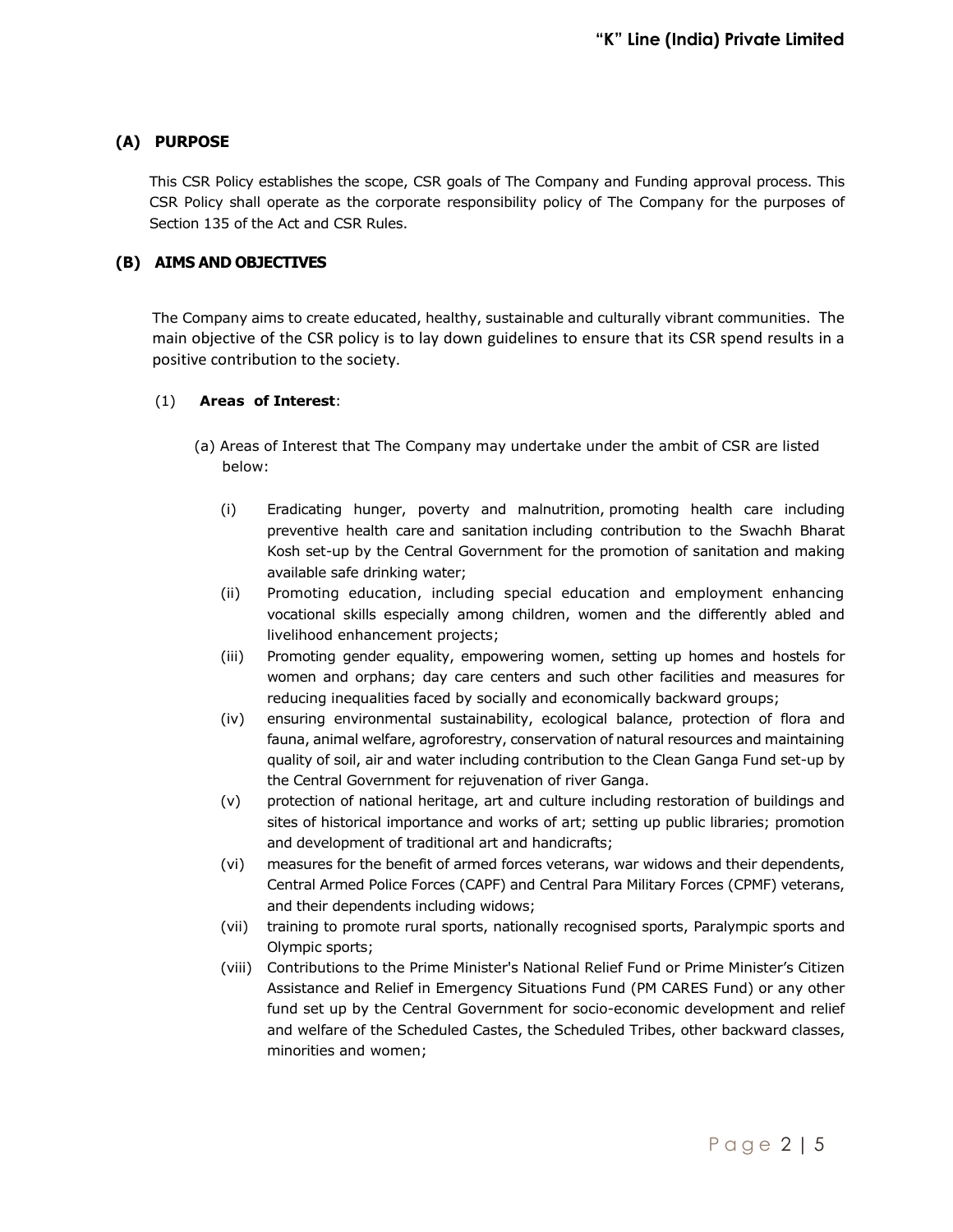(ix) (a) Contribution to incubators or research and development projects in the field of science, technology, engineering and medicine, funded by the Central Government or State Government or Public Sector Undertaking or any agency of the Central Government or State Government; and

(b) Contributions to public funded Universities; Indian Institute of Technology (IITs); National Laboratories and autonomous bodies established under Department of Atomic Energy (DAE); Department of Biotechnology (DBT); Department of Science and Technology (DST); Department of Pharmaceuticals; Ministry of Ayurveda, Yoga and Naturopathy, Unani, Siddha and Homoeopathy (AYUSH); Ministry of Electronics and Information Technology and other bodies, namely Defense Research and Development Organisation (DRDO); Indian Council of Agricultural Research (ICAR); Indian Council of Medical Research (ICMR) and Council of Scientific and Industrial Research (CSIR), engaged in conducting research in science, technology, engineering and medicine aimed at promoting Sustainable Development Goals (SDGs);

- $(x)$  Rural development projects;
- (xi) slum area development;
- (xii) disaster management, including relief, rehabilitation and reconstruction activities.
- (xiii) The Company may contribute to other areas of interest as permitted under Schedule VII of the Act.

Explanation. - For the purposes of this item, the term `slum area' shall mean any area declared as such by the Central Government or any State Government or any other competent authority under any law for the time being in force.]

- (b) The Company may update the above list as per Section 135 and Schedule VII of the Act as amended from time to time.
- (d) The Company will publish the list of specific projects / programs it plans to undertake for any financial year, and the modalities of execution, including implementation plan will be published as per the provisions of the Companies Act, 2013 and the CSR Rules from time to time.

## (**C**) **COMPOSITION OF CSR COMMITTEE**

- (1) The CSR policy and programs of The Company shall be appointed by, implemented, managed and supervised by the CSR Committee of the Board.
- (2) The Charter of the CSR Committee shall be approved by the Board and the CSR Committee shall comprise of 3 (three) Members of the Board. Subject to the requirements of the Act, the Board may increase or decrease the size of the CSR Committee by passing a resolution.
- (3) The current members of the CSR Committee shall be the following:

| <b>Name</b>          | <b>Designation</b>       |
|----------------------|--------------------------|
| Mr. Kenichiro Matsui | Director                 |
| Mr. Dhruy K. Kotak   | Director                 |
| Capt. Rajeev Mittal  | <b>Managing Director</b> |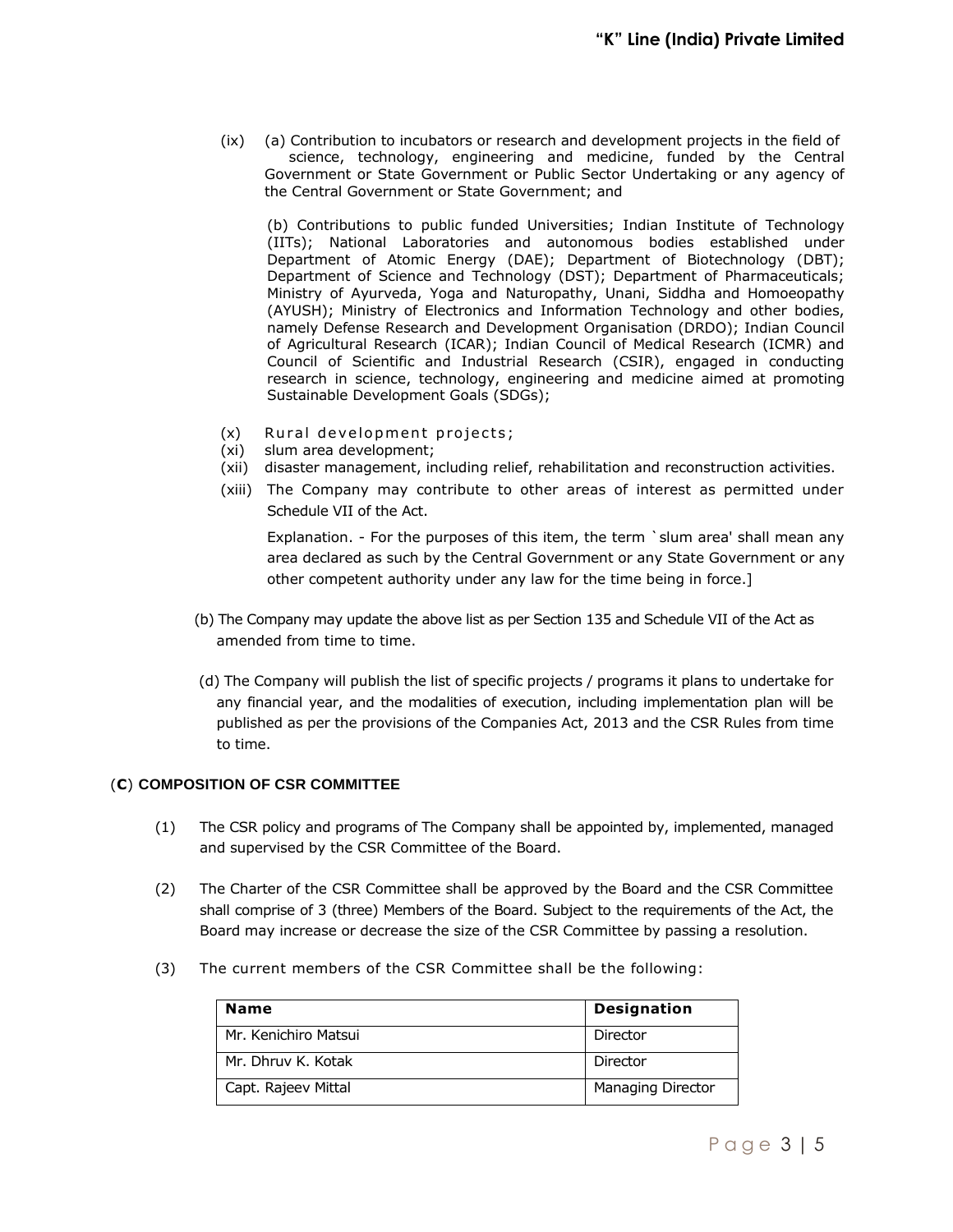(4) Invitees to the CSR Committee: The CSR Committee may, at its discretion, invite employees of The Company from time to time to participate in the meetings of the CSR Committee and assist the CSR Committee in the implementation of the CSR Policy. Invitees to the CSR Committee meetings shall be entitled to participate in the deliberations of the CSR Committee but will not be entitled to vote at the meetings of the CSR Committee.

#### **(D) DUTIES AND RESPONSIBILITIES**

Following are the Powers of the Committee:

- Formulate CSR Policy & recommend the same to the Board of Directors of the Company for approval
- Disclose the contents of such policy on the website in the manner prescribed under the Act.
- Recommend CSR activities to the Board as stated under Schedule VII of the act
- Recommend the CSR budget
- Review the various proposals and identify the eligible entities/agencies for allocation of CSR amount
- Spend the allocated CSR amount on the CSR activities once it is approved by the Board of Directors of the Company in accordance with the Act and the CSR Rules.
- Monitor and review periodically the CSR activities and submit the reports to the Board in respect of the CSR activities undertaken by the Company
- Monitor the CSR Policy from time to time
- Authorize senior executives of the Company or the experts to attend the CSR Committee meeting and liaise with the identified entities/ agencies for the purpose of carrying out the CSR activities.
- Authorized to approve any modification to the CSR Plan or to propose any new program during the financial year

#### **(E) MEETING OF THE CSR COMMITTEES**

- (1) The CSR Committee shall meet as frequently as it determines necessary but at least twice annually.
- (2) The CSR Committee shall maintain minutes of each of its meetings.
- (3) The CSR Committee shall review proposed projects and make recommendations to the Board for approval of such projects and allocation of Funding in accordance with the CSR Committee charter.
- (4) The final decision with regards to the acceptance or rejection of a CSR Proposal shall be with the Board.